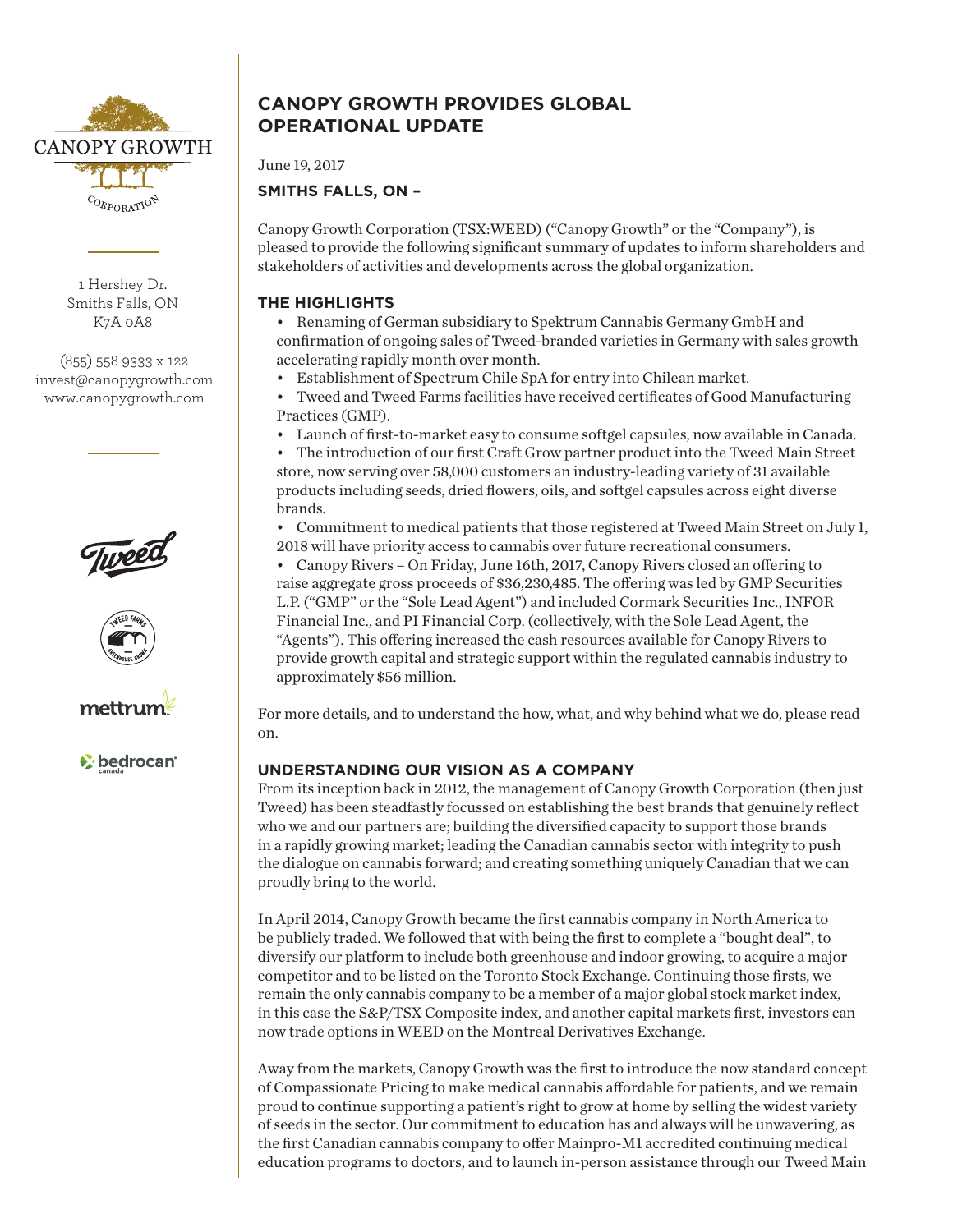Street locations. Tweed was also the first Canadian producer to be approved to export dried cannabis to Germany, and our wholly-owned German subsidiary continues to offer several varieties for sale through German pharmacies.

#### **GOOD MANUFACTURING PRACTICES CERTIFICATIONS**

We are honoured to announce that following an inspection by German authorities, both the Tweed Smiths Falls facility and the Tweed Farms facility have received certificates of Good Manufacturing Practices (GMP) as issued by Regierungspräsidium Tübingen. A GMP certification is given to companies who demonstrate a high degree of precision and consistency in their manufacturing procedures. This validates the work Tweed's team has accomplished and bodes well for continued exports to Germany and other highly regulated jurisdictions.

### **EXPORTING A CANADIAN SUCCESS STORY: INTERNATIONAL UPDATE**

Canopy Growth has a greater breadth of multi-site management than any other cannabis company in the world. It has played an important role in driving the Canadian industry forward with its physician education program, clinical research, and corporate social responsibility. This affords the Company a strong opportunity to take what it has accomplished in Canada and begin to accelerate international operations.

In addition to previously announced work in Brazil through our strategic partnership with partiallyowned Entourage Phytolab, and our minority stake in AusCann Group Holdings, Canopy Growth is pleased to announce two further international developments today.

*Unveiling Spectrum Cannabis,* a new International Medical Brand: Canopy Growth is excited to unveil a new international medical brand that will serve as the Company's physician and patient-facing identity in strictly medical markets outside North America, Spectrum Cannabis.

Based on the intuitive colour-based system that has served to position Mettrum as an approachable cannabis brand in Canada that attracted more patients than any other reporting producer (except, of course, Tweed) when it was acquired, Spectrum will focus on physician interactions, stakeholder outreach, and patient education. The industry-leading expertise developed in Canada will be applied to markets around the world through this new brand.

Spektrum Cannabis: Canopy Growth's German subsidiary, recently renamed Spektrum Cannabis Germany GmbH, is pleased to report that it has now distributed cannabis products to over 480 pharmacies across Germany, up from 200 pharmacies in April 2017. Spektrum's facility in Germany is GMP certified by the relevant authority, Regierungspräsidium Tübingen, making it, to the Company's knowledge, the only GMP-certified cannabis processing facility in Germany.

Spectrum Chile: Canopy Growth is pleased to announce further, complementary expansion into South America with Spectrum Chile SpA. Medical markets in Chile are emerging and Canopy Growth plans to enter the market aggressively in order to position itself as a leader in the Chilean market. Through a strategic partnership with a domestic Chilean medical cannabis company, Spectrum Chile will work to ensure Chilean patients have access to high-quality cannabis products.

Our View on the United States Market: Canopy Growth can also reassure investors, and in particular its US institutional investors, that we remain committed to only conducting business in jurisdictions where it is federally legal to do so. Canopy Growth believes that operating and investing in markets where such activity is federally illegal puts the company at risk of prosecution, puts at risk its ability to operate freely, and potentially could jeopardize its listing on major exchanges now and in the future, limiting access to capital from reputable US-based funds.

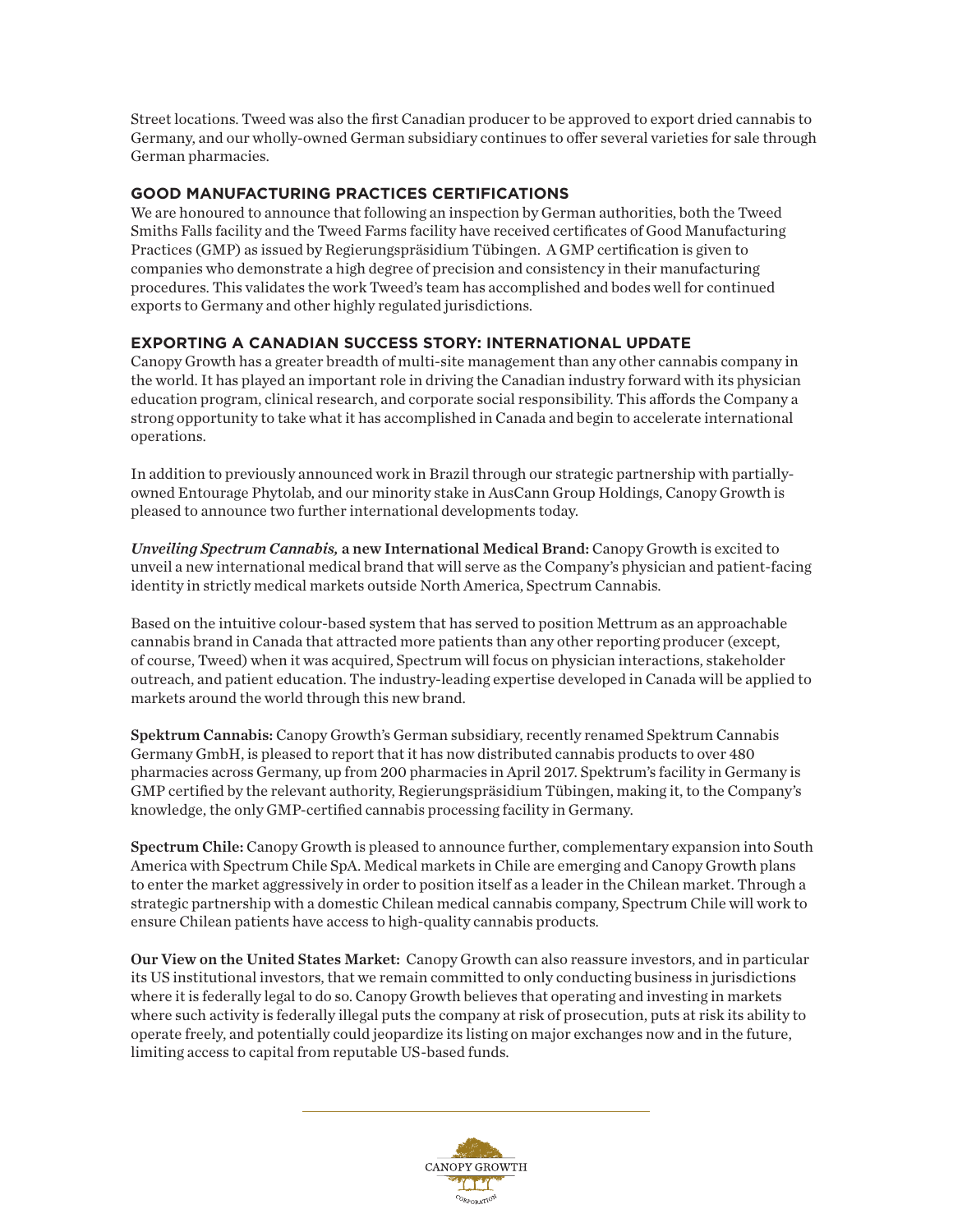#### **LEADING THE DIALOGUE FORWARD**

Our Commitment to Medical Customers: Canopy Growth's subsidiaries operate in a medical market. As recreational market opportunities approach, Canopy Growth is committing that it intends to stay true to its roots by prioritizing patients.

Simply put, all those who are registered as medical patients on July 1st, 2018 will receive priority over future recreational customers. Patients' supply shouldn't be pressured by recreational sales opportunities.

CraftGrow Milestone: Canada's Island Garden products are available at Tweedmainstreet.com as of today. It is one of four announced CraftGrow partners and the first company outside of the Canopy Growth group of companies to offer its products for sale to registered Tweed customers. This producer + retailer milestone is yet another first for Canopy Growth. It is a true source of pride for the Company because CraftGrow partnerships represent a win-win-win model for Canadian patients, the CraftGrow partners, and Canopy Growth. It is our way of supporting expedited speed to market for newly licensed producers. We believe there is a place for producers big and small in the cannabis sector, and are putting action to our words.

Supporting Education: This month, the first MADD Canada ads will air to begin the conversation on cannabis impaired driving. Funding for this program has been provided by Canopy Growth in the form of unrestricted grants. \$1 from every bottle of oil sold in the Tweed Main Street store is allocated towards education initiatives such as this one and we will continue to do our part to ensure Canadians understand cannabis and can consume it responsibly.

Hemp: As the landscape of industrial hemp changes, the opportunity to leverage the 25 years of industry pioneering experience that exists within our wholly owned Mettrum Originals and Groupe Hemp brands has come into focus. Management believes hemp markets are poised for great growth in the areas of food, textiles, industrial products, and daily preventative health & nutrition. Canopy has placed a significant emphasis on growing and expanding our hemp capabilities, which to date include twenty-eight products on 1,525 store shelves across Canada and the United States.

Tweed Softgel Capsules: The softgel capsules produced at our Smiths Falls campus are now licensed for sale and available at Tweedmainstreet.com. Tweed Softgel Capsules are a convenient and discreet medical option in a high quality softgel capsule. As with dried cannabis products and oil lines, a wide variety of THC and CBD options will be released as production begins in earnest.

As always, here's to Future Growth.

#### **CONTACT:**

**Jordan Sinclair** *Director of Communications* jordan@tweed.com 613-769-4196

**Tyler Burns** *Investor Relations* tyler.burns@canopygrowth.com 855-558-9333 ex 122

**Bruce Linton** *Director* tmx@tweed.com